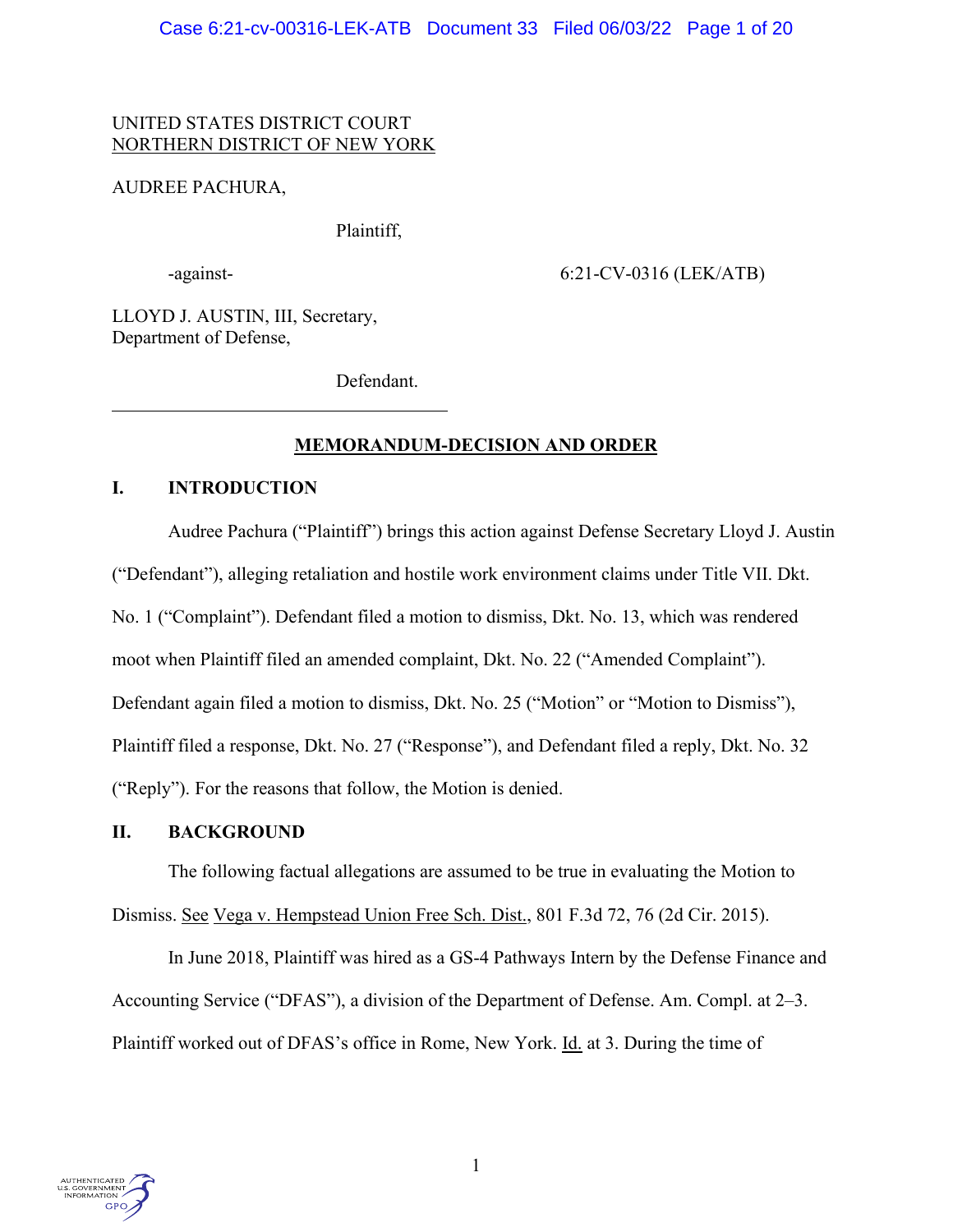### Case 6:21-cv-00316-LEK-ATB Document 33 Filed 06/03/22 Page 2 of 20

Plaintiff's employment, David Magnano ("Magnano") was Plaintiff's co-worker and the Chief Steward of American Federation Government Employees ("AFGE") Local 201. Id.

### **A. Harassment Allegations**

Between July 2019 and October 2019, Magnano frequently sexually harassed Plaintiff, both in person and via Facebook Messenger. Id. at 5–8. In his many Facebook messages, Magnano shared sexual content about himself, including sending a photograph of his genitals, descriptions of working from home while nude and masturbating, and statements that he was sexually aroused by thinking of Plaintiff, that he imagined having sex with her, and that he had sex dreams about her. Id. Magnano also inquired about Plaintiff, requesting pictures of her tattoos, asking about her preferred sexual positions, and asking her if she "goes commando." Id. On numerous occasions, Magnano requested to meet with Plaintiff in private, including asking to meet in the Union Office so he could see her tattoos, requesting to meet in private so that she could teach him to hula hoop, stating that they should take a "good long ride in the car," asking Plaintiff to come check on him while he was taking a nap and practicing his hip movements, and asking her to join him in the closet. Id. On several occasions Magnano also stated his intention or desire to crawl under Plaintiff's desk and look up her dress. Id. For a more complete chronicle of Magnano's inappropriate behavior, see Plaintiff's Amended Complaint at 5–8.

Plaintiff often ignored Magnano's messages, and on several occasions rebuffed his advances, telling him on August 6, 2019, that she had a boyfriend, on August 8, 2019, that she would not join him in private to reveal her tattoos because she was a professional, and on August 9, 2019, that she would not have a relationship with him. Id. at 5–6. When Magnano persisted, Plaintiff told him to stop all conversation with her, a request which he ignored. Id. at 6. When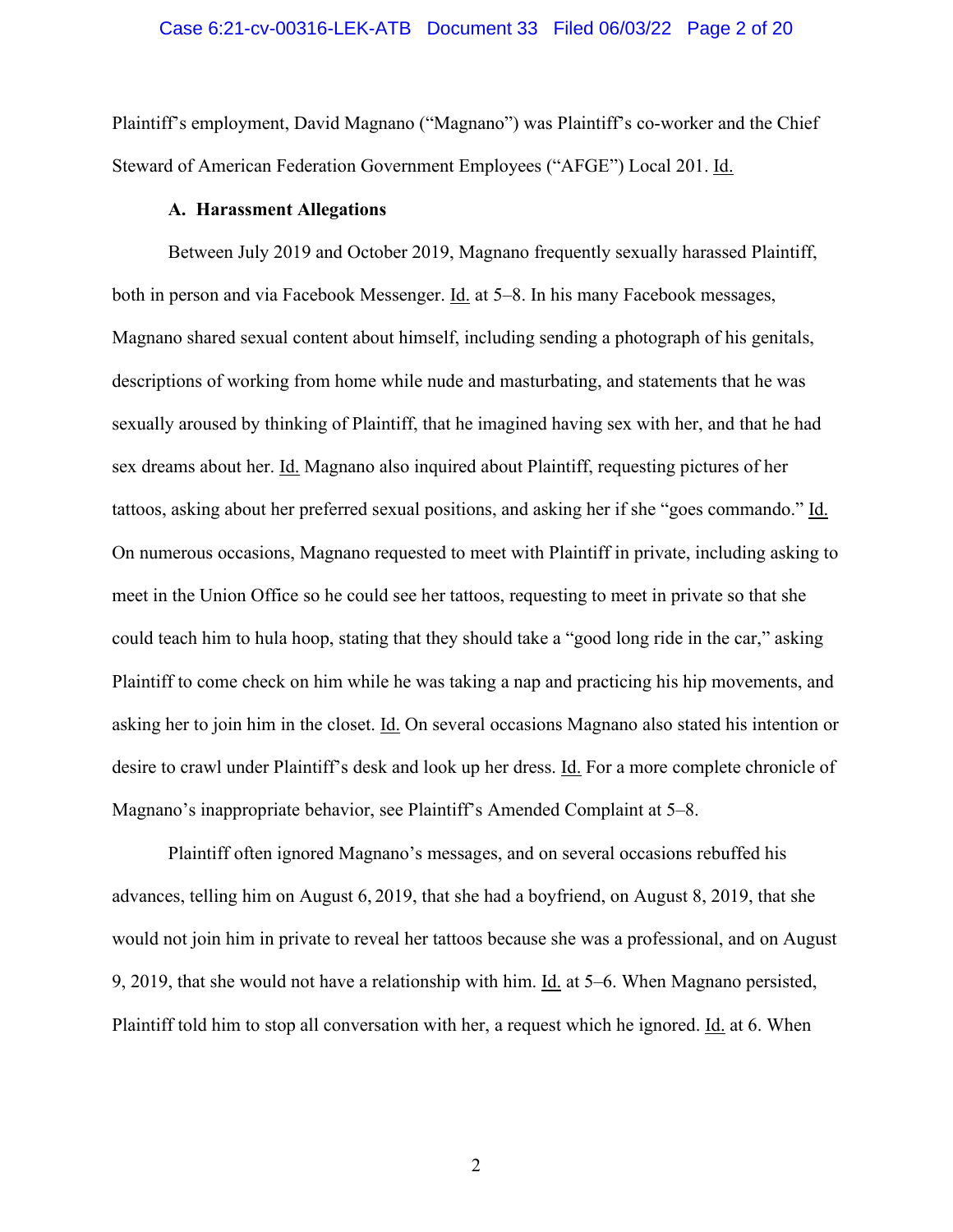### Case 6:21-cv-00316-LEK-ATB Document 33 Filed 06/03/22 Page 3 of 20

Plaintiff refused to respond to Magnano's messages he would often contact her via her work computer or would walk over to her desk to ask why she had failed to respond. Id. at 9.

On September 12, 2019, after nearly two months of harassment, Plaintiff received a message asking what she was wearing, and, while thinking about how to respond, suffered a stress-induced seizure, which required a visit to the emergency room. Id. at 7–8. Plaintiff's seizure resulted in severe aggravation of her previously mild herniation. Id. at 9. Following Plaintiff's seizure, Magnano's harassment continued, including further requests to engage in sexual activity. Id. at 8. On October 9, 2019, Plaintiff told Magnano that he needed to stop contacting her or she would go to HR. Id. On or around October 14, 2019, Plaintiff went on unpaid leave due to severe spinal pain. Id. at 9.

### **B. Reporting of Harassment and Retaliation**

On November 20, 2019, Plaintiff contacted Bill Larson, a specialist in Defendant's human resources department, and informed him about Magnano's sexual harassment. Id. On the same day, Larson and Human Resources Liaison Thomas Rahn called Plaintiff to discuss her complaint. Id. Larson and Rahn told Plaintiff that they would conduct an investigation and hand it over to the EEO. Id. They informed Plaintiff there was nothing further she could do. Id. At the conclusion of the conversation, an appointment between Plaintiff and her director, Lisa Iselo, was scheduled for November 26, 2019. Id. at 10. Rahn maintains that he told Plaintiff to contact the EEO after meeting with Iselo. Id. Plaintiff believes that Larson intentionally mislead Plaintiff to not file her EEO complaint until after November 26, 2019, because the deadline to file an EEO complaint was November 23, 2019. Id.

On November 26, 2019, Iselo interviewed Plaintiff, and Plaintiff described the injuries she had sustained as a result of the sexual harassment. Id. Iselo stated that nothing could be done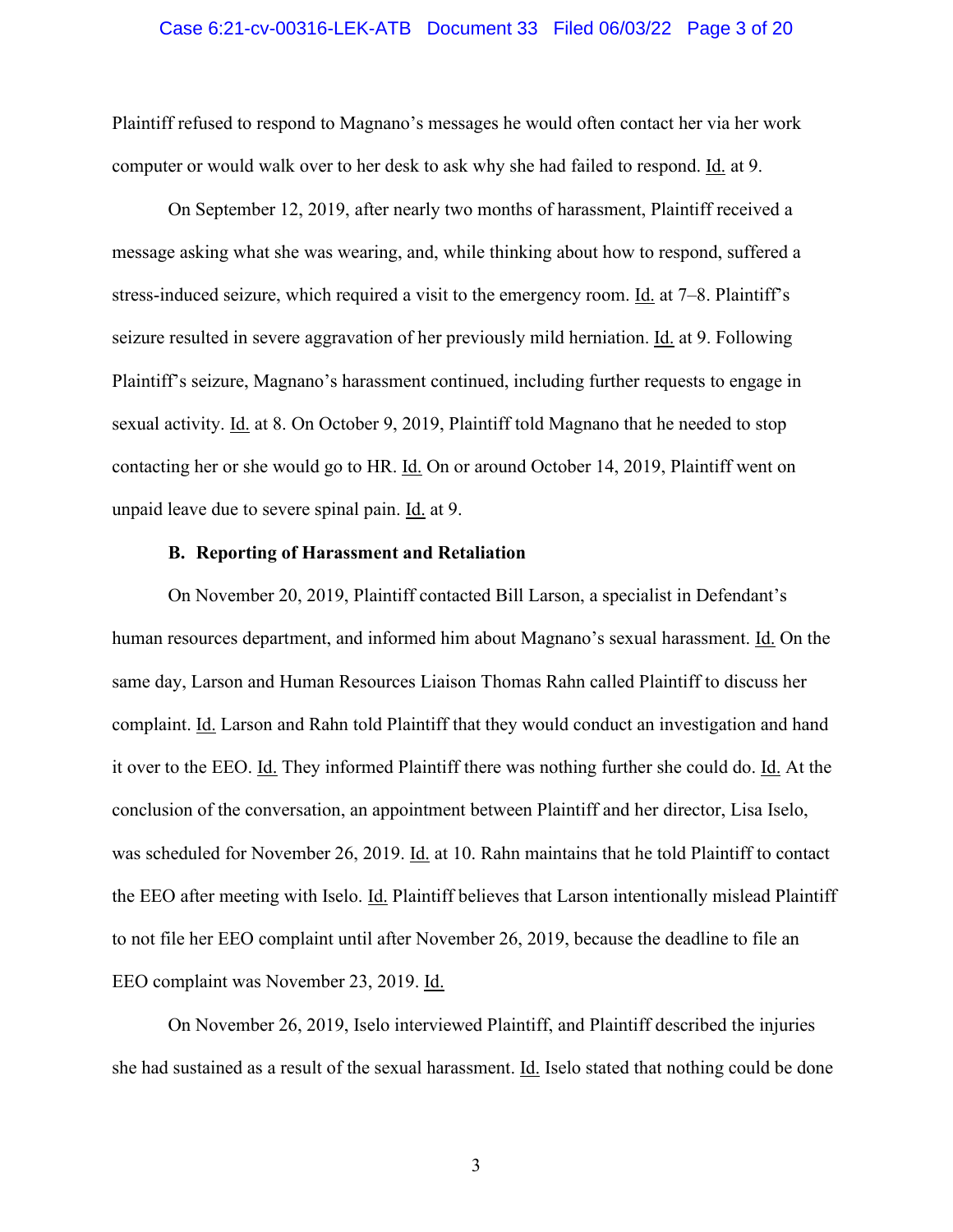### Case 6:21-cv-00316-LEK-ATB Document 33 Filed 06/03/22 Page 4 of 20

until the investigation was complete. Id. Based on her conversations with Larson, Rahn, and Iselo, Plaintiff did not believe she needed to file a complaint with EEO and did not do so until several months later. See id. at 10, 13.

On December 5, 2019, Magnano's girlfriend sent Plaintiff harassing messages through a third party. Id. at 11. Plaintiff believes that Magnano was continuing his harassment through his girlfriend. Id.

On December 10, 2019, a no contact order was signed. Id. Plaintiff subsequently typed up and submitted to DFAS a document providing additional detail about incidents involving Magnano. Id.

On January 8, 2020, Plaintiff contacted Iselo about returning to work. Id. Iselo approved the request and asked Plaintiff to contact Human Resources. Id. Plaintiff was given a return date of February 18, 2020.

On January 13, 2020, Plaintiff interviewed as a GS-09 applicant for a Grade 7/9/11 accountant position. Id. at 12. Plaintiff received a perfect interview score of 25 for the position. Id. The hiring officials were made aware of Plaintiff's sexual harassment report around mid-February, 2020<sup>1</sup>, and Plaintiff was denied the position on March 6, 2020. Id. The position was ultimately given to an applicant who received a score of 19. Id.

<sup>&</sup>lt;sup>1</sup> Plaintiff bases this assertion on several factors. First, she notes that "Plaintiff's hiring official Ms. Kristen Szarek was made Plaintiff's Branch Chief after Plaintiff was transferred to allegedly protect her from the harasser on or around 2/5/20. The 2/5/20 transfer was initiated by HR reps Thomas Rhan [sic] & Bill Larson, the same HR reps who were also initially involved in the sexual harassment reporting process in November 2019. Thus, hiring official Szarek became the Plaintiff's supervisor with access to Plaintiff's transfer records including the reason for the transfer i.e., sexual harassment before Szarek denied Plaintiff the Position she applied for." Am. Compl. at 12. Next Plaintiff notes that the individuals involved in approving the budget for the hiring official were made aware of Plaintiff's protected activity in mid-February. Id. at 12–13. Finally, Plaintiff notes that Szarek told Plaintiff that she was unsure why Plaintiff was denied the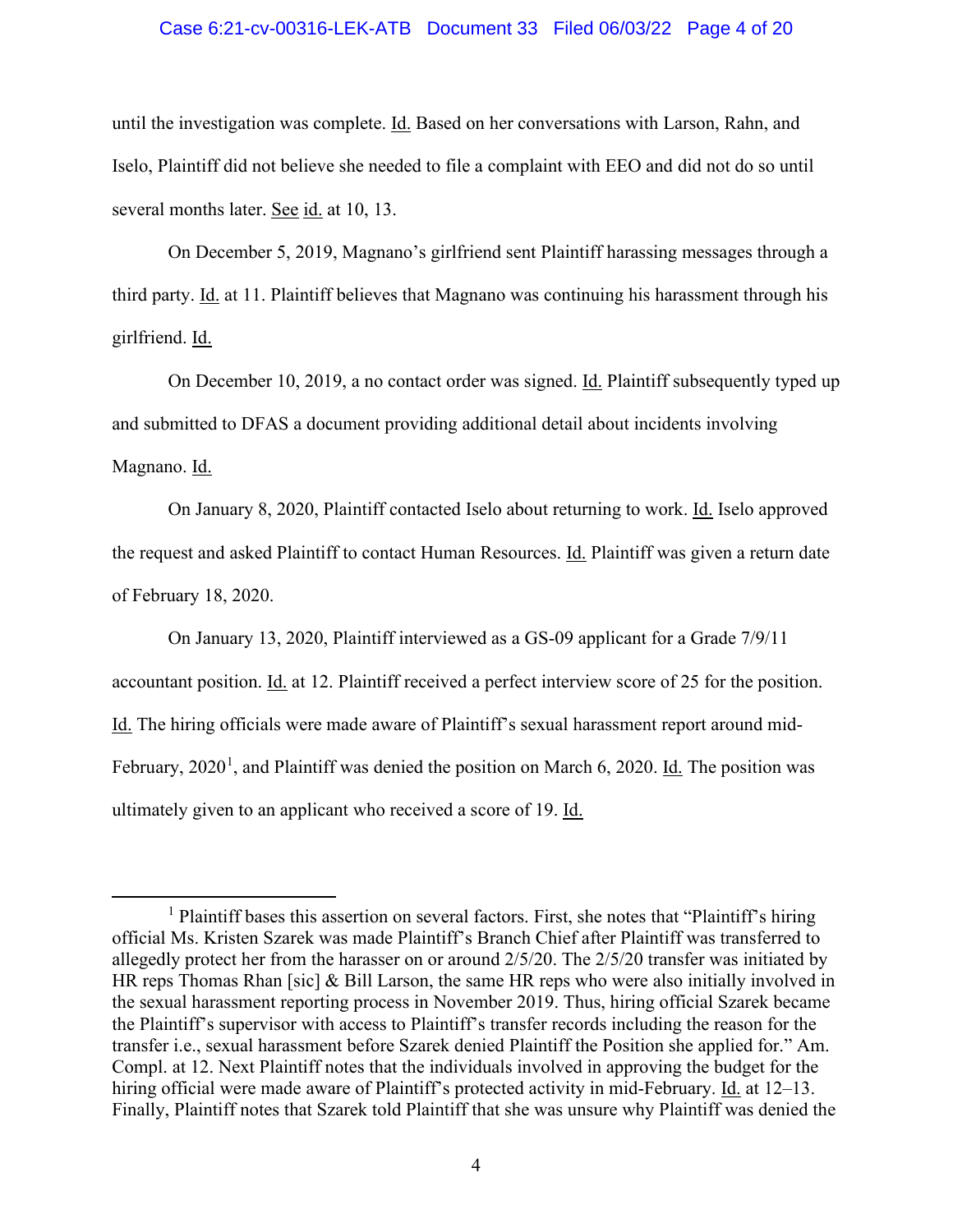### Case 6:21-cv-00316-LEK-ATB Document 33 Filed 06/03/22 Page 5 of 20

On January 23, 2020, Plaintiff was asked by Iselo to "respond to feedback from Magnano's reporting that Plaintiff and Magnano had spoken about sexual positions and being naked." Id. at 13.

On February 11, 2020, Plaintiff left a voicemail with Larson reminding him of her request to return to work. Id. Larson responded that Plaintiff could return to work, but that Iselo would contact her. Id.

On February 12, 2020, Plaintiff contacted the EEO to inquire about her Sexual Harassment claim. Id. She was informed that Defendant had not submitted the claim for her, and that she was supposed to have submitted her claim within 45 days of the last incidence of harassment. Id. EEO allowed Plaintiff to file a complaint. Id.

On the same day, Plaintiff received a message from Iselo stating that Plaintiff would be transferred to another department in another building. Id. at 14. On February 15, 2020, Plaintiff was told by her new Branch Chief, Kristen Szarek, that she intended to keep Plaintiff as an intern with the intent of hiring her for the position she applied to in January. Id.

On February 18, 2020, Plaintiff returned to work and was placed on the same floor and in the vicinity of Magnano, such that Magnano had to pass Plaintiff's desk to exit the building. Id. Plaintiff's relocation closer to Magnano was the result of a request by Larsen, who initiated the transfer of Plaintiff's location and department. Id. Larson's request to move Plaintiff close to Magnano was prompted, reviewed, and approved by Iselo. Id. at 15. Following this transfer, Plaintiff's workspace was never moved away from Magnano's. Id. Magnano was never

position given her understanding that there was hiring authority saved to hire Plaintiff for a GS-09 position. Id. at 13.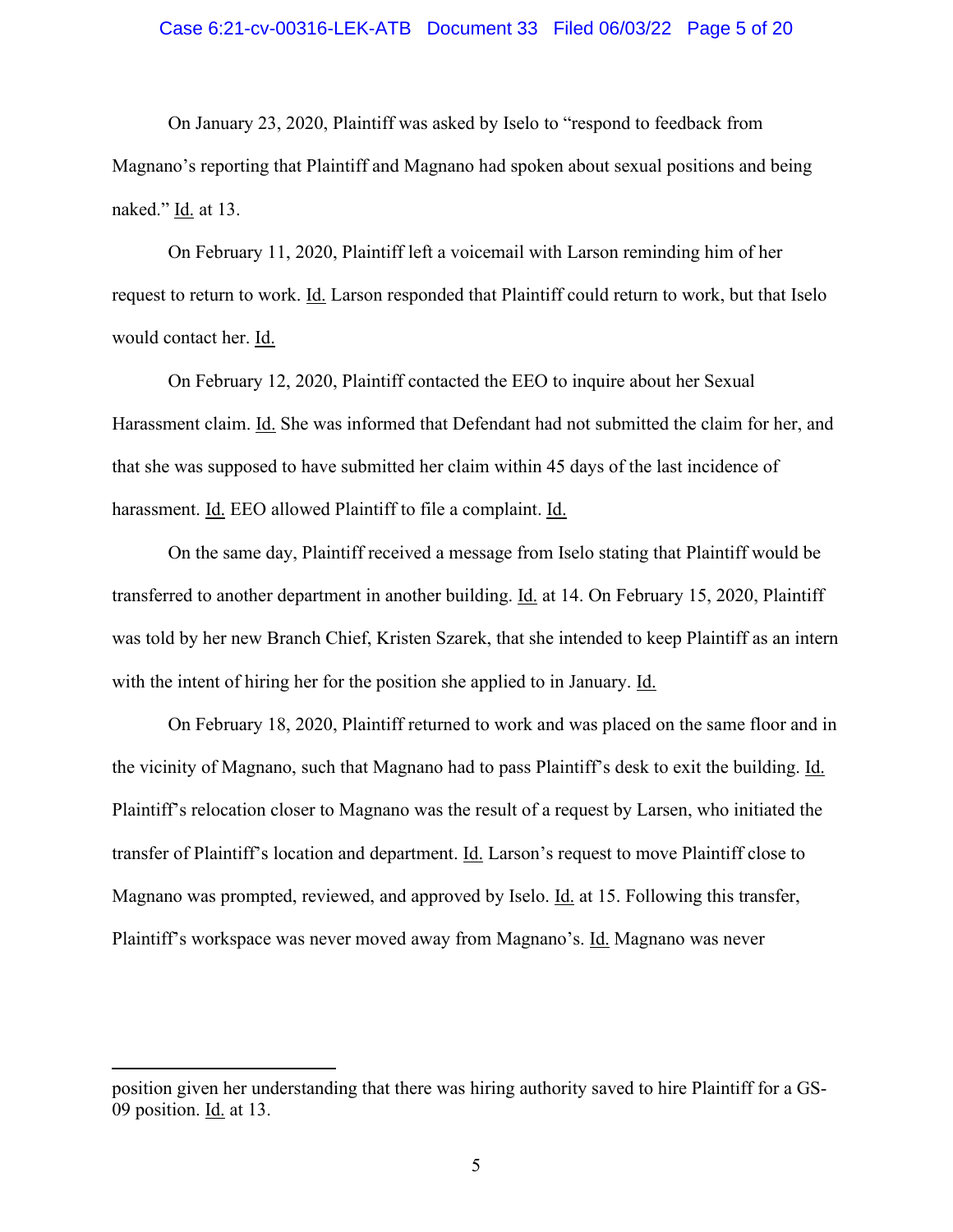### Case 6:21-cv-00316-LEK-ATB Document 33 Filed 06/03/22 Page 6 of 20

meaningfully reprimanded nor was any action taken to prevent him from harassing other employees. Id.

### **C. Allegations of Defendant Knowledge**

Plaintiff alleges that Defendant knew or should have known that Plaintiff was sexually harassed by Magnano because of the following circumstances.

Prior to and during the time that he was harassing Plaintiff, Magnano was dating an employee who worked under him, and Plaintiff's employer was aware of this relationship. Id. at 4.

Plaintiff informed Iselo that she was receiving inappropriate comments about her clothing, but Iselo failed to take action. Id.

Magnano admitted to Plaintiff that he was sexually harassing other female co-workers including an employee named Crystal who subsequently left the employer. Id. Iselo conducted an interview with Crystal regarding the appropriateness of Magnano's conduct, and, during her November 26, 2019, interview with Plaintiff, Iselo acknowledged that she questioned Magnano's intentions with regard to Crystal. Id.

Kristen Szarek, the Branch Chief of the area to which Plaintiff was transferred, admitted in late February or early March that she had previously had a sexual harassment issue with an individual in the AFGE Union. Id. at 3. Regional Union Representative Theresa Impink also stated that sexual harassment was a problem at the local AFGE office and described it as a "boys club." Id. at 3.

### **III. LEGAL STANDARD**

To survive a motion to dismiss for failure to state a claim pursuant to Rule 12(b)(6) of the Federal Rules of Civil Procedure, a "complaint must contain sufficient factual matter, accepted as true, to 'state a claim to relief that is plausible on its face.'" Ashcroft v. Iqbal, 556 U.S. 662,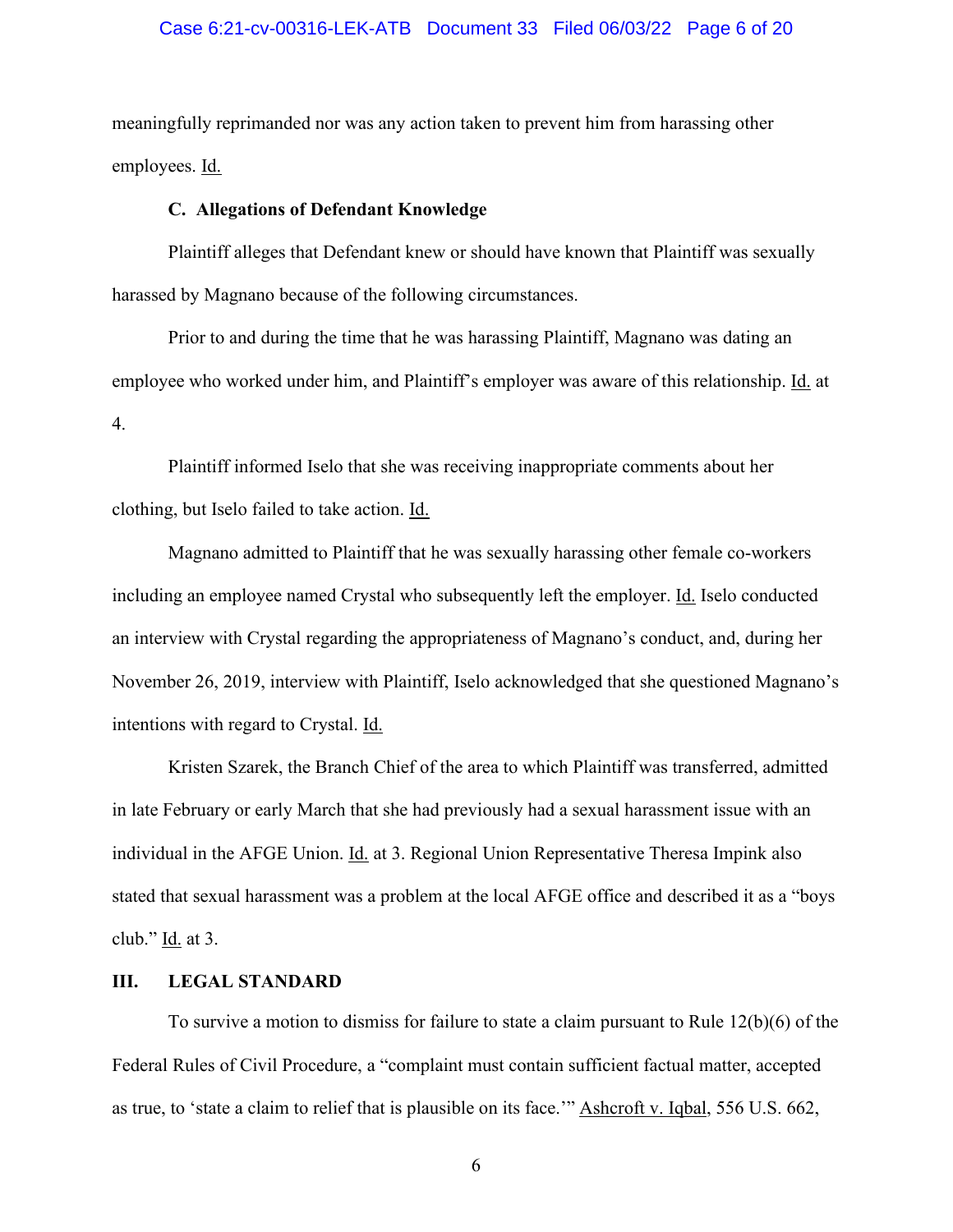### Case 6:21-cv-00316-LEK-ATB Document 33 Filed 06/03/22 Page 7 of 20

678 (2009) (quoting Bell Atl. Corp. v. Twombly, 550 U.S. 544, 570 (2007)). A court must accept as true the factual allegations contained in a complaint and draw all inferences in favor of the plaintiff. See Allaire Corp. v. Okumus, 433 F.3d 248, 249–50 (2d Cir. 2006). Plausibility, however, requires "enough fact[s] to raise a reasonable expectation that discovery will reveal evidence of [the alleged misconduct]." Twombly, 550 U.S. at 556. The plausibility standard "asks for more than a sheer possibility that a defendant has acted unlawfully." Iqbal, 556 U.S. at 678 (citing Twombly, 550 U.S. at 556). "[T]he pleading standard Rule 8 announces does not require 'detailed factual allegations,' but it demands more than an unadorned, the-defendantunlawfully-harmed-me accusation." Id. (quoting Twombly, 550 U.S. at 555). Where a court is unable to infer more than the mere possibility of the alleged misconduct based on the pleaded facts, the pleader has not demonstrated that she is entitled to relief and the action is subject to dismissal. Id. at 678–79.

"In considering a motion under Fed. R. Civ. P. 12(b)(6) to dismiss a complaint for failure to state a claim on which relief can be granted, [a] district court is normally required to look only to the allegations on the face of the complaint." Roth v. Jennings, 489 F.3d 499, 509 (2d Cir. 2007). However, in certain limited circumstances, a court may consider documents besides the pleadings in deciding a motion to dismiss. For instance, "documents that are attached to the complaint or incorporated in it by reference are deemed part of the pleading and may be considered." Beauvoir v. Israel, 794 F.3d 244, 248 n.4 (2d Cir. 2015) (internal quotation marks omitted).

### **IV. DISCUSSION**

### **A. Plaintiff's Affidavit and Exhibits**

As noted above, in evaluating a motion to dismiss, the Court typically considers a plaintiff's complaint and any documents attached as exhibits or incorporated by reference to the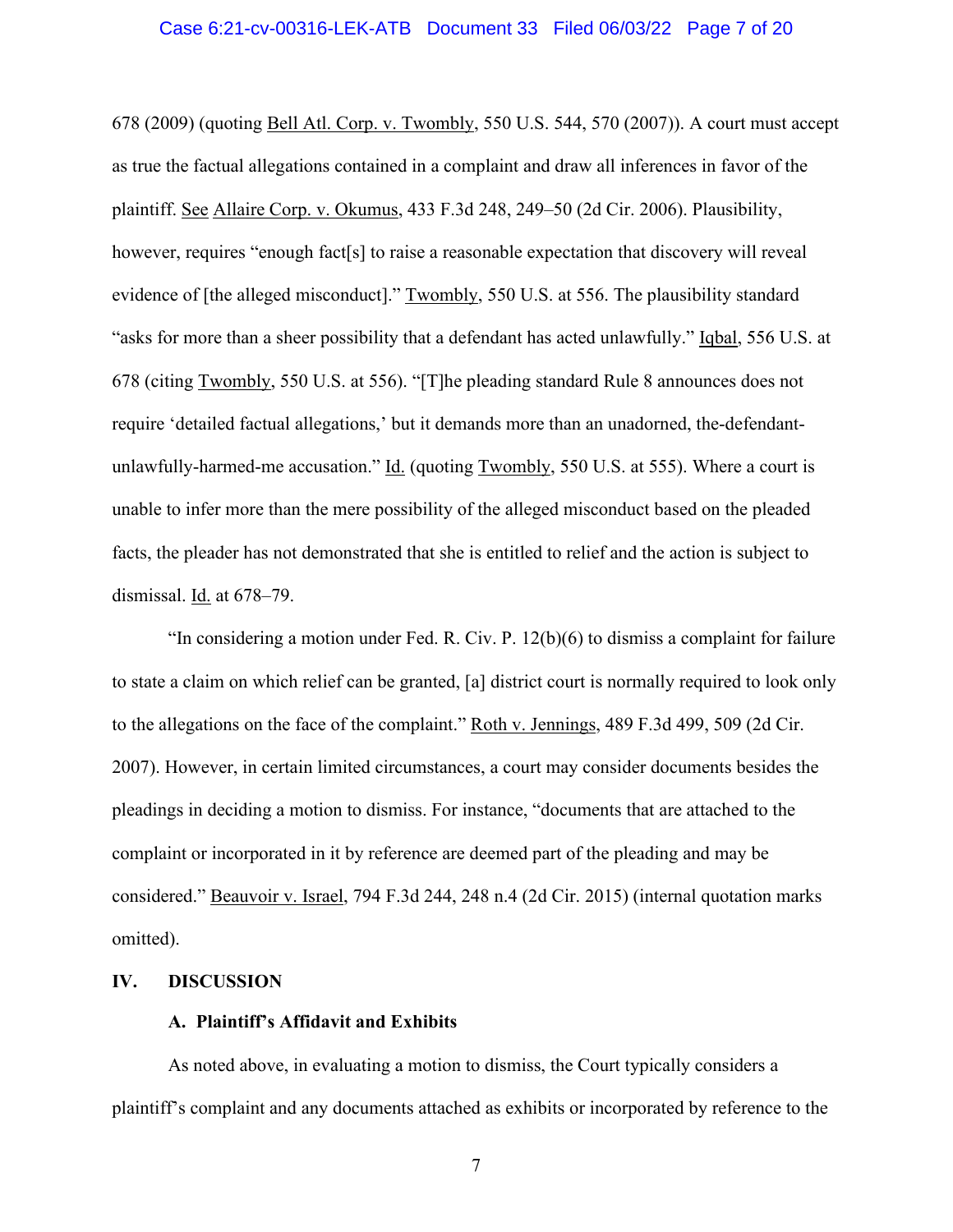### Case 6:21-cv-00316-LEK-ATB Document 33 Filed 06/03/22 Page 8 of 20

extent such exhibits are relevant to the incidents described in the complaint. See Cortec Indus., Inc. v. Sum Holding L.P., 949 F.2d 42, 47 (2d Cir. 1991) ("[T]he complaint is deemed to include any written instrument attached to it as an exhibit or any statements or documents incorporated in it by reference").

Here, Plaintiff attached her EEO Final Agency Decision, including her responses to its findings, as an exhibit to her original complaint. Dkt. No. 1-1. Plaintiff failed to attach this document to her Amended Complaint, but referenced it in the text of the Amended Complaint, incorrectly stating that it was attached as an exhibit. Am. Compl. at 2. In Defendant's Motion to Dismiss, Defendant references the Final Agency Decision and notes that Plaintiff likely intended to incorporate the exhibit into her Amended Complaint. Mot. at 1. Subsequently, Plaintiff filed an affidavit in response to the Motion to Dismiss, Dkt. No. 28, which included the same annotated Final Agency Decision as an exhibit, Dkt. No. 28-1. Plaintiff also included a second exhibit, a declaration by Mathew Browne. Dkt. No. 28-2. In his Reply, Defendant argues that Plaintiff's affidavit must be stricken. Reply at 2.

The Court construes Dkt. No. 1-1 as incorporated by reference into Plaintiff's Amended Complaint. In ruling on Defendant's Motion to Dismiss, the Court finds it unnecessary to consider Dkt. No. 28 and Dkt. No. 28-2 and thus need not determine whether they must be stricken.

#### **B. Hostile Work Environment**

Defendant does not contest Plaintiff's allegation that Magnano's behavior created a hostile work environment. See generally Mot. However, Defendant argues that Plaintiff's hostile work environment claim must be dismissed for two reasons: first, Plaintiff failed to exhaust administrative remedies because Plaintiff waited more than 45 days to contact EEO, Mot. at 7–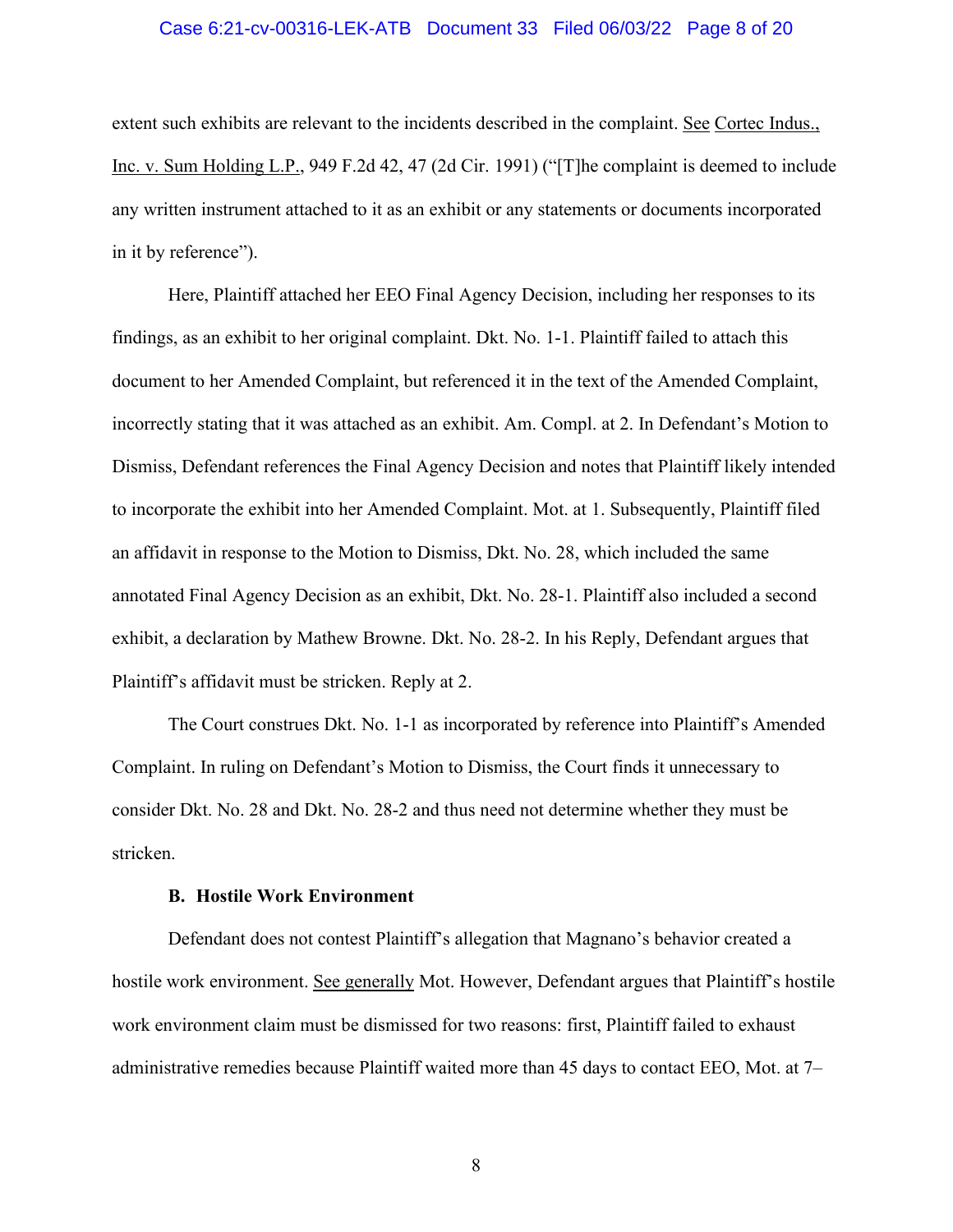11; and second, there is no basis for imputing the conduct that created the hostile work

environment to the employer, Mot. at 13–15.

## *1. Exhaustion of Administrative Remedies*

Prior to bringing suit under Title VII, a federal government employee must:

(1) consult with a counselor at the relevant agency's Equal Employment Office ("EEO") within 45 days of the alleged discriminatory act, see 29 C.F.R.  $\S$  1614.105(a)(1), and, if the matter is not resolved after a mandatory counseling period, (2) file a formal written administrative complaint ("EEO complaint") within 15 days of receipt of the EEO counselor's notice of final interview and right to file a formal complaint ("EEO notice"), see id.  $\S$  1614.106(a), (b). The employee may then file a civil action (i) within 90 days of notice of a final agency decision on his or her EEO complaint, or (ii) after 180 days from the filing of the EEO complaint if the agency has not yet rendered a decision. See 42 U.S.C. § 2000e–16(c); 29 C.F.R. § 1614.408(a), (b).

In most cases, failure to consult an EEO counselor within 45 days is grounds for dismissal. See, e.g., Tassy v. Buttigieg, No. 20-CV-2154, 540 F.Supp.3d 228, 234–36 (E.D.N.Y. May 17, 2021). However, "Title VII's timeliness requirement 'is not a jurisdictional prerequisite to suit in federal court, but a requirement that . . . is subject to waiver, estoppel, and equitable tolling.'" Lee v. Colvin, No. 15-CV-1472, 2017 WL 486944, at \*6 (S.D.N.Y. Feb. 6, 2017) (quoting Zipes v. Trans World Airlines, Inc., 455 U.S. 385, 393 (1982)). Here Plaintiff does not contend that she complied with the 45-day time limit, nor that the timeliness requirement was waived or the deadline tolled. Resp. at 13. However, she does contend that Defendant should be equitably estopped from enforcing the EEO deadline. Id. at 13–15.

Equitable estoppel "is not available against the government except in the most serious circumstances, and is applied with the utmost care and restraint." Rojas-Reyes v. INS, 235 F.3d 115, 126 (2d Cir.2000). In particular, "[w]e apply estoppel to the Government only in those limited cases where the party can establish both that the Government made a misrepresentation upon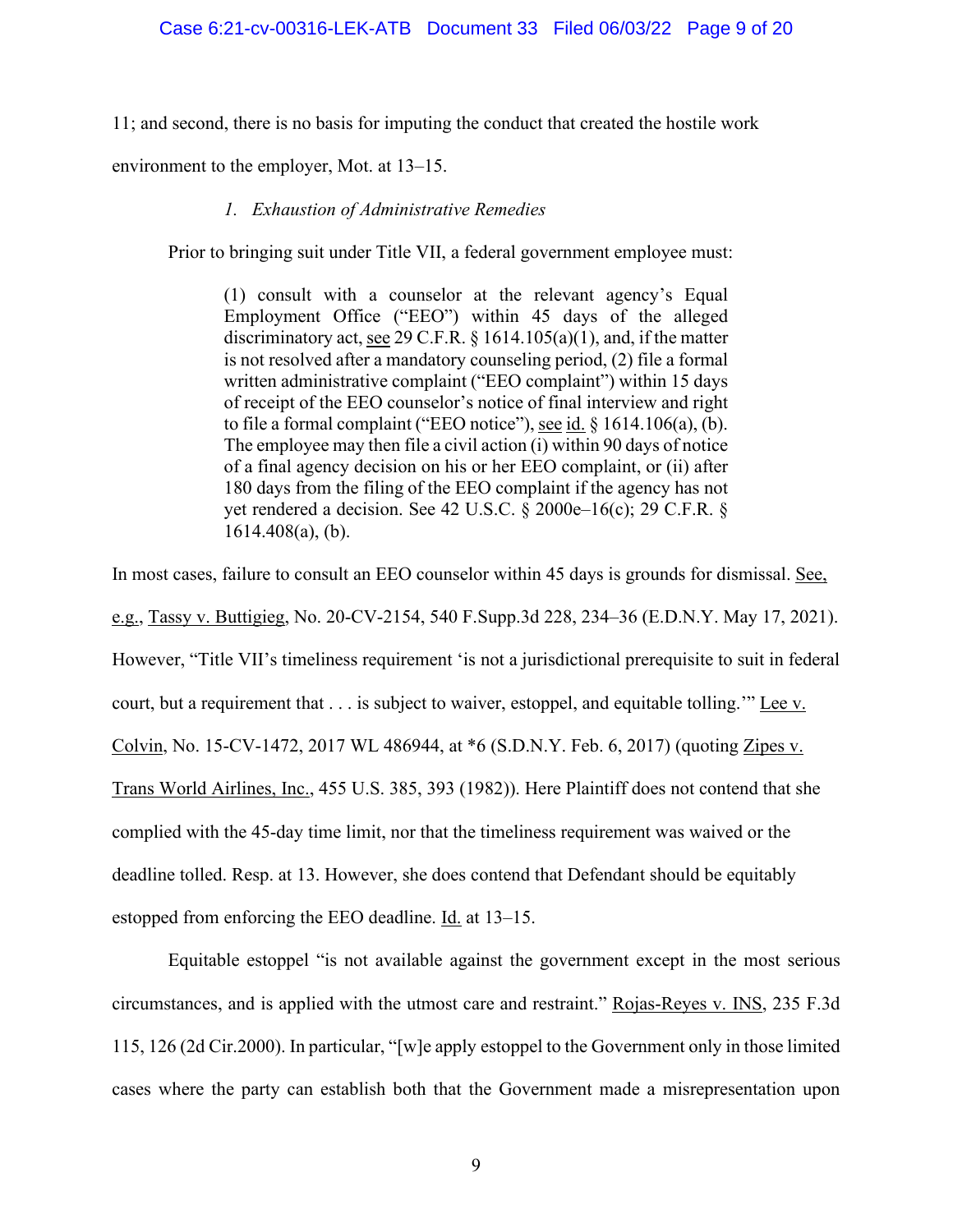### Case 6:21-cv-00316-LEK-ATB Document 33 Filed 06/03/22 Page 10 of 20

which the party reasonably and detrimentally relied and that the Government engaged in affirmative misconduct." City of New York v. Shalala, 34 F.3d 1161, 1168 (2d Cir.1993); see also Williams v. City of New York, No. 99-CV-0078, 2001 WL 770933, at \*3 (S.D.N.Y. June 9, 2001) ("[W]hen defendant is a government agency, plaintiff must allege affirmative, serious misconduct by a government agent upon which a party reasonably relied to its detriment.").

Here, Plaintiff alleges that Larson and Rahn told her that they would conduct an investigation and hand it over to the EEO, advised her that there was nothing further she could do, and instructed her not to file an EEO complaint until after a November 26, 2019 meeting, three days after the deadline would have passed. Am. Compl. at 9. Plaintiff further alleges that Larson intentionally misled Plaintiff in order to prevent her from filing a timely complaint with the EEO. Id. at 10. Taking Plaintiff's factual allegations as true, she has alleged that the Government made a misrepresentation upon which she detrimentally relied. The question, then, is whether Plaintiff's allegation that Larson intentionally misled her, so as to prevent her timely filing, is sufficiently serious misconduct by a government agent to justify equitable estoppel.

Defendant argues that it is not for several reasons. First, Defendant contends that Plaintiff has alleged "that, at most, she misunderstood or was confused by the process." Reply at 4. This is not an accurate characterization of Plaintiff's Complaint, which alleges that she was intentionally misled. Am. Compl. at 9–10.

Second, Defendant argues that courts in this circuit have found "significantly more serious" misconduct insufficient to justify equitable estoppel against the Government. Reply at 5. Defendant cites two cases in particular—Lekettey v. City of New York, No. 14-CV-2528, 2015 WL 1442521 (S.D.N.Y. Mar. 30, 2015) and Dillman v. Combustion Eng'g, Inc., 784 F.2d 57, (2d Cir. 1986)—but neither supports Defendant's position. In Lekettey, Defendant asserts, "the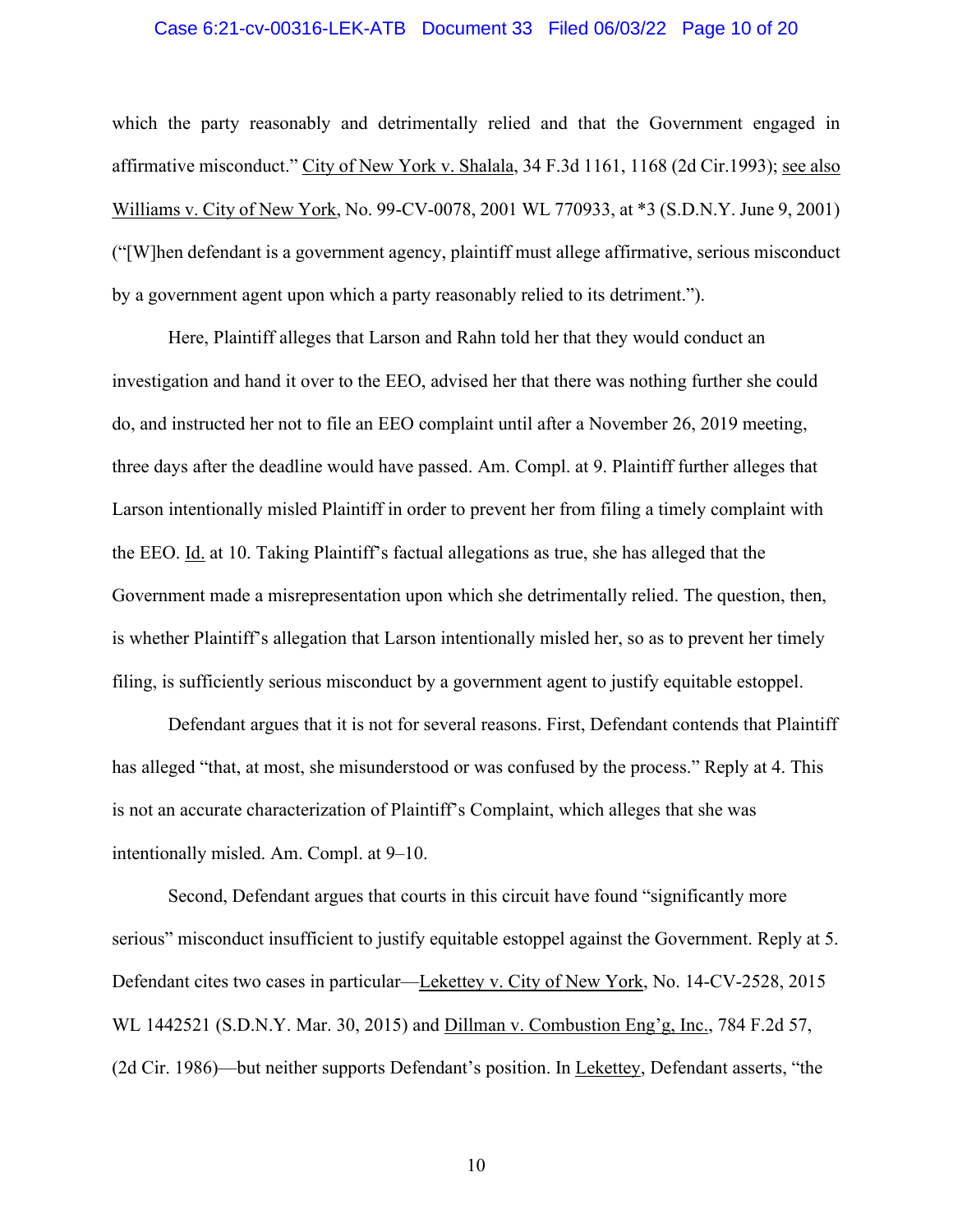### Case 6:21-cv-00316-LEK-ATB Document 33 Filed 06/03/22 Page 11 of 20

plaintiff alleged that the government conspired to keep the findings of an investigation from her for two months." Reply at 4. While the Leketty plaintiff did allege, "albeit in conclusory fashion," that the defendants had conspired to delay her receipt of the results of an internal investigation, she did not allege they had misled her to believe that she must wait for the internal investigation to conclude before filing her EEOC complaint or that they otherwise delayed her filing. Lekettey, 2015 WL 1442521 at 5. Indeed, the Lekettey Court analogized to Williams v. City of New York, No. 99-CV-0078, 2001 WL 770933, at \*3–4 (S.D.N.Y. July 10, 2001), where the plaintiff "missed [the] 300–day EEOC deadline because he was waiting to learn the outcome of his EEO complaint [but] had not pled 'serious, affirmative misconduct' . . . justifying equitable estoppel[]." Lekettey, 2015 WL 1442521, at \*5 (quoting Williams, 2001 WL 770933, at  $*3-4$ ).

The other case that Defendant cites, Dillman v. Combustion Eng'g, Inc., 784 F.2d 57, (2d Cir. 1986), is similarly unavailing. In Dillman, the Second Circuit affirmed a grant of summary judgment, holding that the record evidence did not support the Plaintiff's contention that offers of severance were "dangled" in order to delay his filing of an EEOC claim, but rather demonstrated that the employer had bargained in good faith. Dillman, 784 F.2d at 62. Thus, the Second Circuit refused to invoke equitable estoppel, not because dangling severance offers in order to delay filling was insufficient to justify estoppel, but rather because the court concluded that no such dangling of severance offers had occurred.<sup>2</sup> In reaching that conclusion, the Second Circuit described the conditions under which equitable estoppel is appropriate, including in cases where "the employer has misrepresented the length of the limitations period or in some other

 $2$  Here, it is possible that after discovery, the Court will similarly find no evidence to support Plaintiff's claims of misconduct. However, at this stage the Court must accept Plaintiff's factual allegations as true.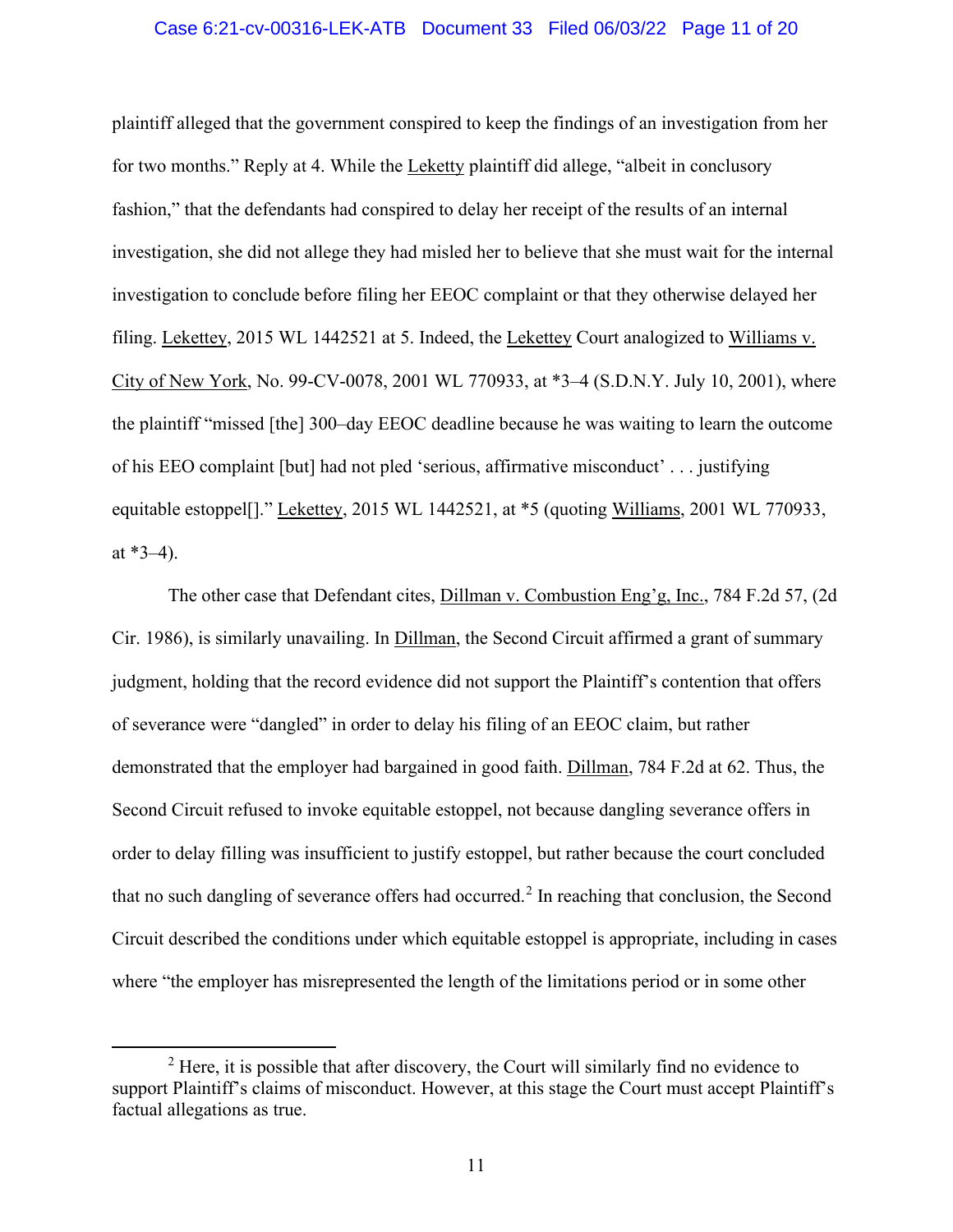### Case 6:21-cv-00316-LEK-ATB Document 33 Filed 06/03/22 Page 12 of 20

way has lulled the plaintiff into believing that it was not necessary for him to commence litigation." Dillman, 784 F.2d at 61 (internal quotation marks omitted). That is precisely what Plaintiff has alleged occurred here.

Finally, in order to illustrate the severity of misconduct required to justify equitable estoppel, Defendant cites to Cordero v. Heyman, No. 97-CV-0435, 1998 WL 730558 (S.D.N.Y. Oct. 19, 1998). In Cordero, the plaintiff alleged that the regional EEO counselor filled out his complaint for him and volunteered to forward his complaint but failed to do so before the applicable deadline. Cordero, 1998 WL 730558, at \*1. The Cordero court found this conduct sufficient to justify equitable estoppel. Id. at \*4. The Court agrees with Defendant that the alleged government misconduct in Cordero was more severe than Plaintiff has alleged here. However, the difference is one of degree and not kind. Here, as in Cordero, Plaintiff has alleged that an agent of the employer promised to file a complaint, but failed to do so. Here, unlike in Cordero, Plaintiff did not actually provide a complaint to the agent, however, the Court does not find this difference sufficient to justify a difference in outcome. Plaintiff's allegations here are more akin to those of the Cordero plaintiff than to those of the Lekettey plaintiff, and the Court finds that they are sufficient, at this stage of the litigation, to justify application of equitable estoppel. As such, Defendant's Motion to Dismiss based on failure to exhaust administrative remedies is denied.

#### *2. Employer Liability*

"Where a hostile work environment is created by a co-worker who is not a supervisor, the employer can still be liable, but 'only for its own negligence.' . . . To demonstrate such negligence, a plaintiff must adduce evidence 'that the employer failed to provide a reasonable avenue for complaint or that it knew, or in the exercise of reasonable care should have known,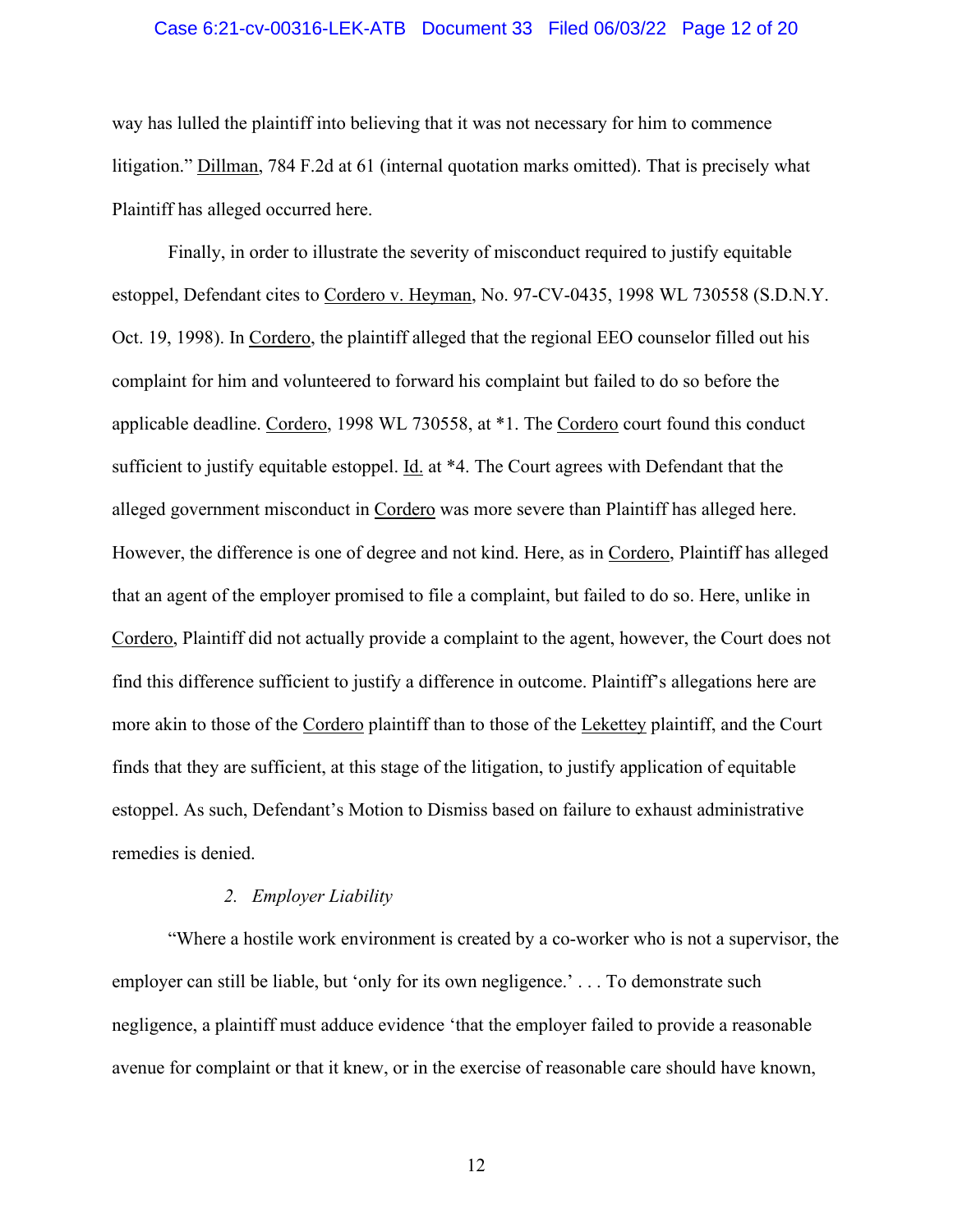### Case 6:21-cv-00316-LEK-ATB Document 33 Filed 06/03/22 Page 13 of 20

about the harassment yet failed to take appropriate remedial action." Bentley v. AutoZoners, LLC, 935 F.3d 76, 92 (2d Cir. 2019) (quoting Summa v. Hofstra Univ., 708 F.3d 115, 124 (2d Cir. 2013)).

Defendant argues that DFAS was unaware of Magnano's harassment until more than a month after it had ceased. Mot. at 13. Plaintiff does not dispute this assertion,<sup>3</sup> instead arguing that once she informed DFAS of Magnano's harassment, Defendant failed to take adequate remedial action. Resp. at 15–18. Defendant, in turn, does not argue that the response to Plaintiff's report of harassment was adequate, instead contending that the hostile work environment cannot be imputed to Defendant because Defendant was unaware of the harassment at the time it occurred. Mot. at 12–15; Reply at 6–9. Thus, the question for the Court is this: If an employer learns of harassment and fails to take adequate remedial action, but no subsequent harassment occurs, can liability be imputed to the employer?

 Courts addressing this question have reached different conclusions. Compare Fuller v. City of Oakland, Cal., 47 F.3d 1522, 1529 (9th Cir. 1995), as amended (Apr. 24, 1995) ("Title VII does not permit employers to stand idly by once they learn that sexual harassment has occurred" even when the harasser "voluntarily elects to cease his activities.") with Russell v. Roadway Package System, Inc., No. 96-CV-3779, 1997 WL 403502 at \*7 (N.D.Ill. Jul.15, 1997) ("Since a hostile work environment did not continue once plaintiff made her employer aware of the past harassment, there is no basis for holding defendant liable for sexual harassment."). However, most courts agree that under Title VII, an employer's obligation, upon learning of harassment, is to take remedial action to prevent future harassment. See, e.g., Lapka v. Chertoff,

<sup>&</sup>lt;sup>3</sup> Plaintiff does note that she informed Iselo that she was receiving inappropriate comments about her clothing, but she does not give any indication that Magnano was the one making these comments or that she told Iselo that Magnano was involved.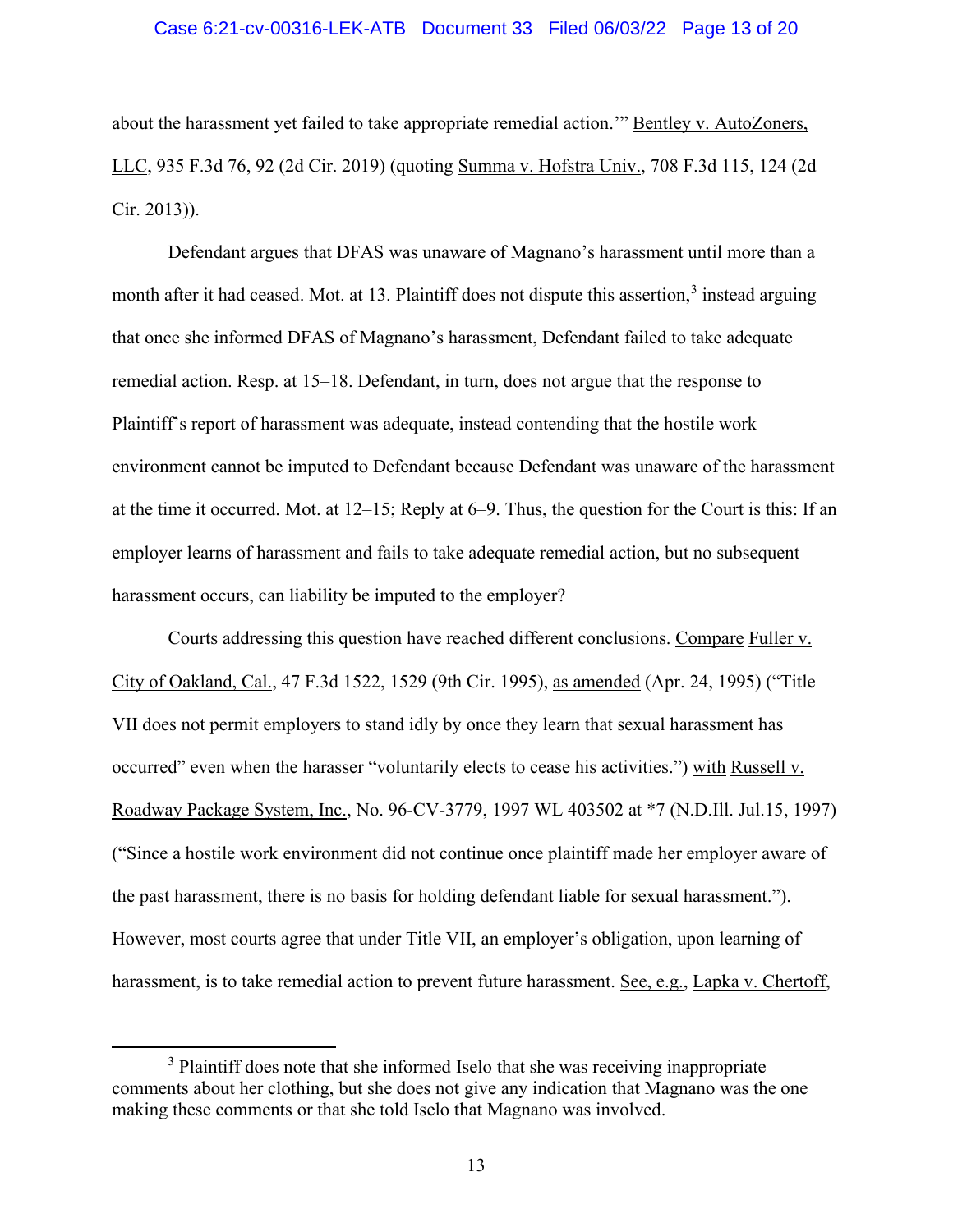### Case 6:21-cv-00316-LEK-ATB Document 33 Filed 06/03/22 Page 14 of 20

517 F.3d 974, 984–85 (7th Cir. 2008) ("The emphasis is on the prevention of future harassment . . . . So the question is not whether the punishment was proportionate to the offense but whether the employer responded with appropriate remedial action reasonably likely under the circumstances to prevent the conduct from recurring." (cleaned up)); Knabe v. Boury Corp., 114 F.3d 407, 412 (3d Cir. 1997) ("[T]o determine whether the remedial action was adequate, we must consider whether the action was reasonably calculated to prevent further harassment." (internal quotation marks omitted)); McKenzie v. Illinois Dep't of Transp., 92 F.3d 473, 480 (7th Cir. 1996) ("An employer's response to alleged instances of employee harassment must be reasonably calculated to prevent further harassment under the particular facts and circumstances of the case at the time the allegations are made."); c.f. Fuller, 47 F.3d at 1529 ("It is the existence of past harassment, every bit as much as the risk of future harassment, that the statute condemns. Employers have a duty to express strong disapproval of sexual harassment, and to develop appropriate sanctions." (cleaned up)).

To support its interpretation of Title VII, Defendant cites this Court's decision in Beattie v. Farnsworth Middle School, 143 F.Supp.2d 220 (N.D.N.Y. 1998) (Kahn, J.). In Beattie, a teacher's aide alleged that she experienced sexual harassment from a teacher at her school. Beattie, 143 F.Supp.2d at 224. Among other forms of harassment, on several occasions the teacher forcibly hugged and kissed Beattie. Id. The third time this occurred, Beattie told the teacher to stop hugging and kissing her, after which, Beattie experienced no further harassment. Id. at 224, 229. Six months after the last incident of harassment, Beattie reported the harassment to the school principal. Id. at 229. This Court declined to impute liability to the school district since "it cannot be said that the District failed to stop the alleged harassment because the harassment was not continuing when brought to the District's attention." Id.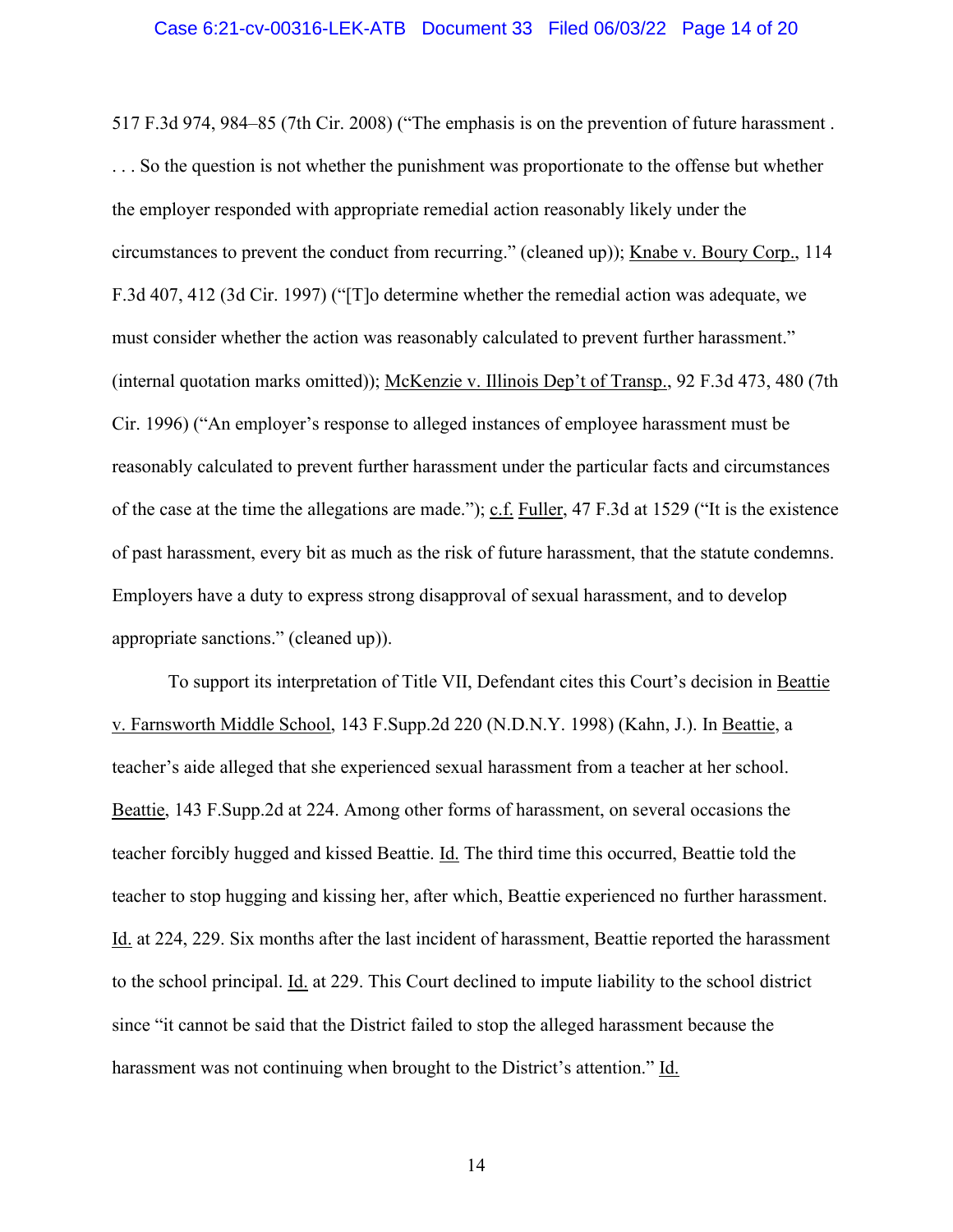### Case 6:21-cv-00316-LEK-ATB Document 33 Filed 06/03/22 Page 15 of 20

Defendant interprets Beattie to hold that liability can never be imputed to an employer unless the harassment continues after it is reported to the employer. However, Beattie need not be interpreted to go that far. In Beattie, the alleged harasser had ceased his harassment six months prior, and the school district had no reason to believe that any action was required to prevent future harassment. By contrast, here Plaintiff went on unpaid leave only days after her latest request that Magnano cease contacting her and reported the harassment just over a month later while still on leave. Furthermore, Magnano had not respected Plaintiff's previous request that he cease contact with her. Am. Compl. at 5–6. Where, as in Beattie, it is apparent the harassment has ceased such that no remedial action is required to prevent future harassment, the employer may not be obligated to take remedial action. Here, however, it was less clear that the harassment would not resume upon Plaintiff's return from leave. Cf. Knabe, 114 F.3d at 413 (declining to impute hostile work environment to employer only because plaintiff "presented no evidence that there would have been a hostile work environment had she returned or that [the harasser] would have felt free to continue his harassment upon her return to work").

Consistent with most other court decisions, this Court finds that when an employer receives a report of a hostile work environment resulting from sexual harassment, it must take action reasonably calculated to prevent further harassment. In some cases, such as in Beattie, this may entail no action on the part of the employer, while in other cases, such as certain cases involving sexual assault, inaction may render the employer liable, even if the harasser unilaterally decides to cease the harassment. Here, because Defendant does not contend that its response to Plaintiff's report of harassment was adequate, the Court need not determine what, if any, action was required by Defendant, and Defendant's motion to dismiss Plaintiff's hostile work environment claim is denied.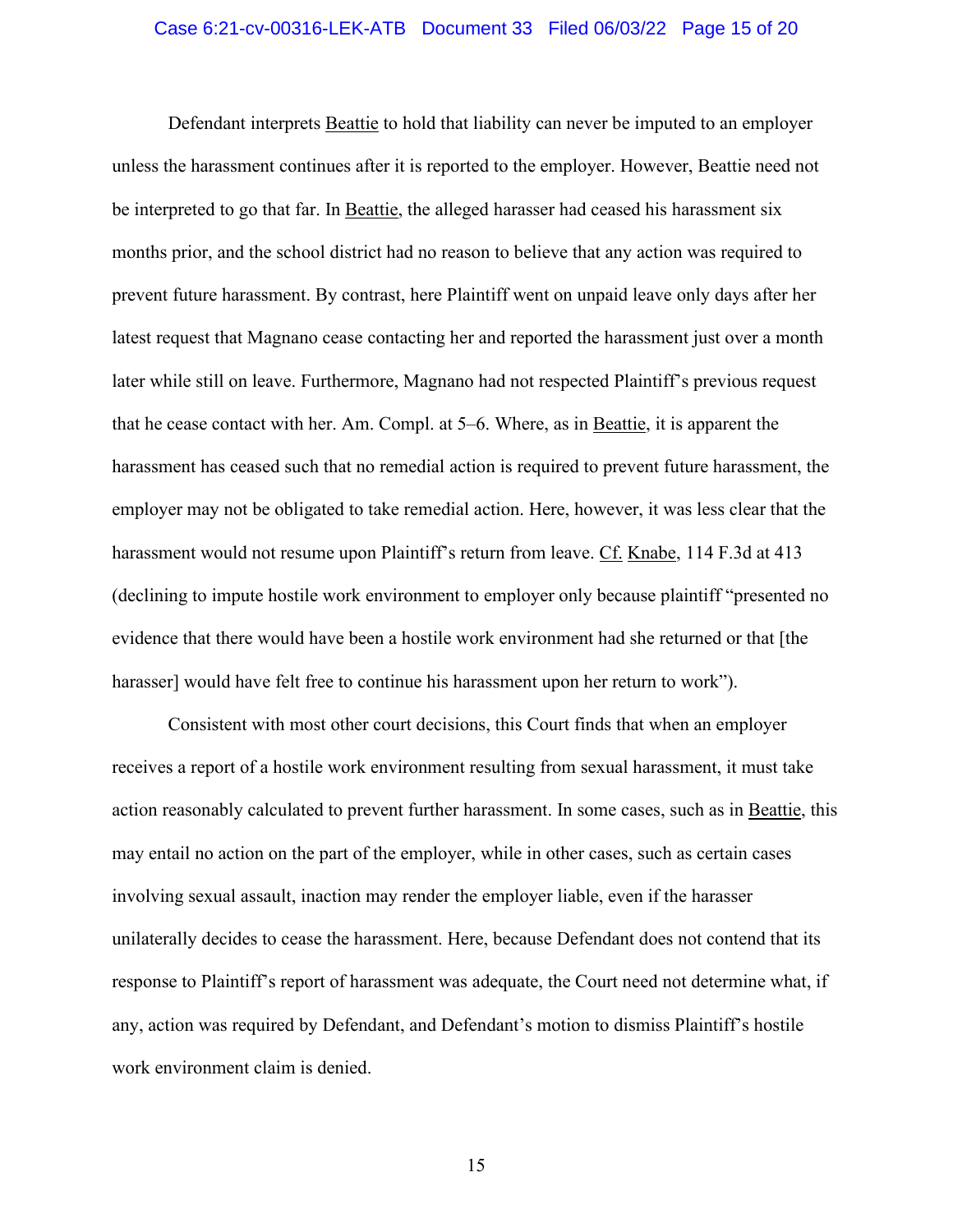### **C. Retaliation**

"To establish a presumption of retaliation at the initial stage of a Title VII litigation, a plaintiff must present evidence that shows '(1) participation in a protected activity; (2) that the defendant knew of the protected activity; (3) an adverse employment action; and (4) a causal connection between the protected activity and the adverse employment action.'" Littlejohn v. City of New York, 795 F.3d 297, 315–16 (2d Cir. 2015) (quoting Hicks v. Baines, 593 F.3d 159, 164 (2d Cir. 2010)).

Here, Plaintiff's Amended Complaint alleges three forms of retaliation. First, it alleges that Plaintiff was denied an accountant position for which she applied, second, it alleges that Plaintiff was harassed by coworkers, and third, it alleges that Plaintiff was intentionally moved to a workspace close to her harasser. See Am. Compl. at 12–16, 19. In his Motion to Dismiss, Defendant argues that, with regard to denial of the accountant position, Plaintiff has failed to meet prongs (2) and (4) of the prima facie test. Mot. at 17–19. With regard to Plaintiff's allegation of harassment from coworkers, Defendant argues that Plaintiff has failed to meet prong (3). Id. at 16–17. While Defendant's Motion discusses an alleged delayed transfer, it makes no mention of Plaintiff's allegation that her work location was moved so as to place her near her harasser. See generally id. Defendant does address Plaintiff's allegation in his Reply, Reply at 11, however "[t]his Court generally will not consider arguments raised for the first time in a reply brief." Espinal-Cruz v. Rosen, 832 F. App'x 95, 96 (2d Cir. 2021) (quoting Patterson v. Balsamico, 440 F.3d 104, 113 n.5 (2d Cir. 2006)); see also Barrows v. Brinker Rest. Corp., No. 519-CV-144, 2020 WL 1511077, at \*2 (N.D.N.Y. Mar. 30, 2020) ("It is well-established that '[a]rguments may not be made for the first time in a reply brief.'" (quoting Zirogiannis v. Seterus, Inc., 221 F. Supp. 3d 292, 298 (E.D.N.Y. 2016), aff'd, 707 F. App'x 724 (2d Cir.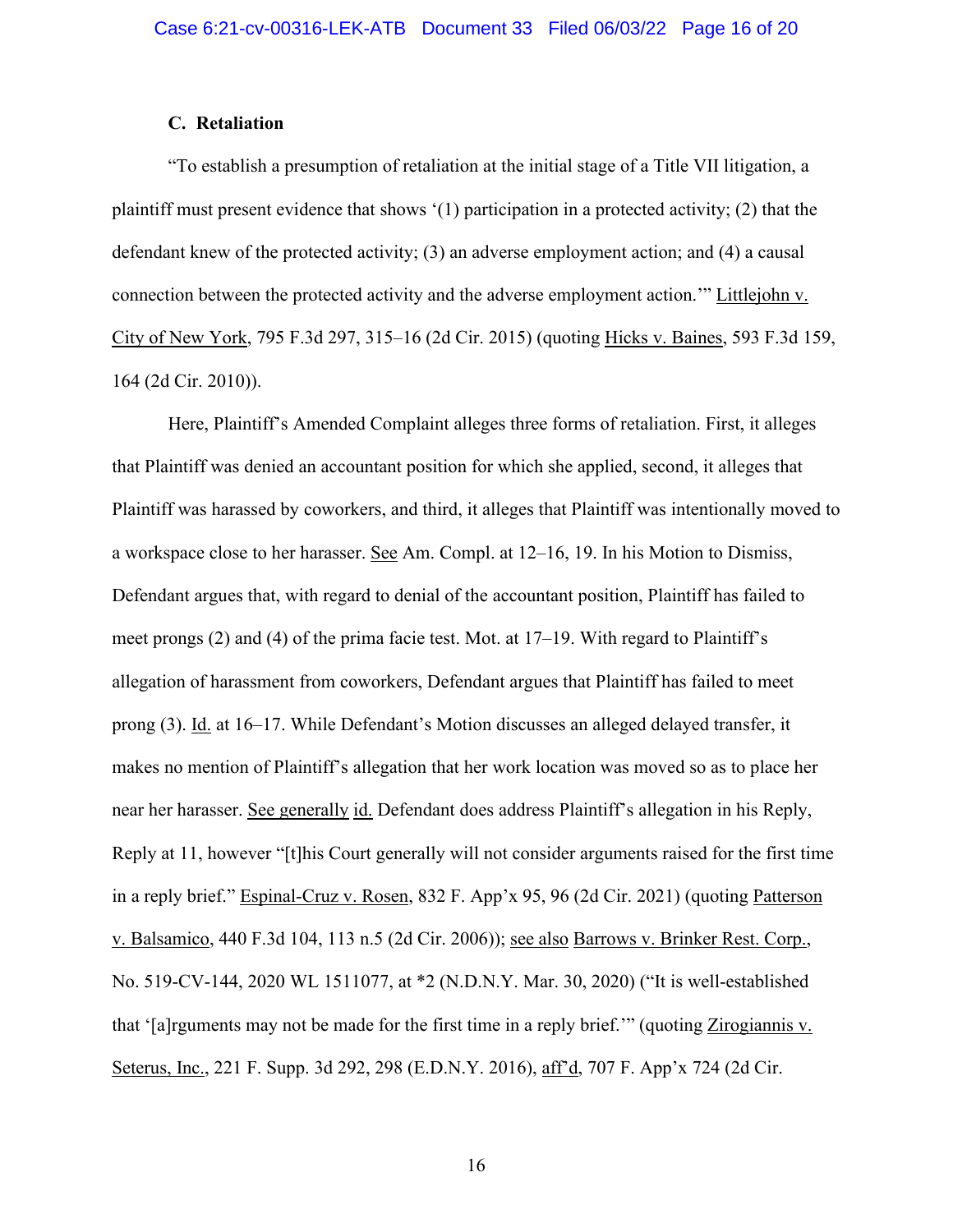### Case 6:21-cv-00316-LEK-ATB Document 33 Filed 06/03/22 Page 17 of 20

2017))). Thus, Plaintiff's claim of retaliation based on relocation of her workspace survives Defendant's Motion.<sup>4</sup>

 In her Response, Plaintiff concedes that the alleged co-worker harassment does not qualify as an adverse employment action as a matter of law. Resp. at 20. As such, the only remaining issues relate to Plaintiff's denial of the accounting position for which she applied.

There is some ambiguity in Plaintiff's filings about who played what role in the hiring process. Plaintiff's Amended Complaint describes Kristen Szarek as a "Plaintiff's Hiring Official" but also notes that "AM&C Director Jeffrey Ferguson and Matthew Browne, Deputy Director, Accounting Operations, were involved [in] approving the budget for the [h]iring." Am. Compl. at 12–13. However, the Final Agency Decision, incorporated by reference into Plaintiff's Amended Complaint, describes Ferguson as the "selecting official," Dkt. No. 1-1 at 8, and Plaintiff reaffirms this characterization in her Response, Resp. at 24. Given that Plaintiff describes Szarek as "unsure why Plaintiff was denied the position," Am. Compl. at 13, and that the ultimate reason provided for Plaintiff's denial was a budgetary constraint, Resp. at 9, the Court construes Plaintiff's theory of liability to be that Ferguson retaliated against Plaintiff by

<sup>&</sup>lt;sup>4</sup> The Court notes that even if it were to consider the arguments Defendant raises in his Reply, Plaintiff's claim would still survive. Defendant attempts to characterize Plaintiff's allegation as "a challenge to the sufficiency of DFAS's actions taken to remediate the hostile work environment" rather than a claim of retaliation. Reply at 10. However, Plaintiff's allegation is not that Defendant failed to move her away from Magnano, it is that she was moved closer to Magnano as a form of retaliation. Am Compl. at 14–15. Defendant also notes that Plaintiff has filed a document that includes testimony of Deputy Director Matthew Browne, which indicates that Plaintiff's workspace was unintentionally moved closer to Magnano, and that Plaintiff was again relocated several days later. Reply at 7 (citing Dkt. No. 28-2 at 5–6). However, even if the Court were to consider Dkt. No. 28-2, Browne's testimony is contradicted by the factual statements in Plaintiff's Amended Complaint, including that "Plaintiff's workspace was never moved away from her harasser after this retaliatory transfer." Am. Compl. at 15. Because the Court must accept Plaintiff's factual allegations as true, contrary evidence would be insufficient to justify dismissal at this stage.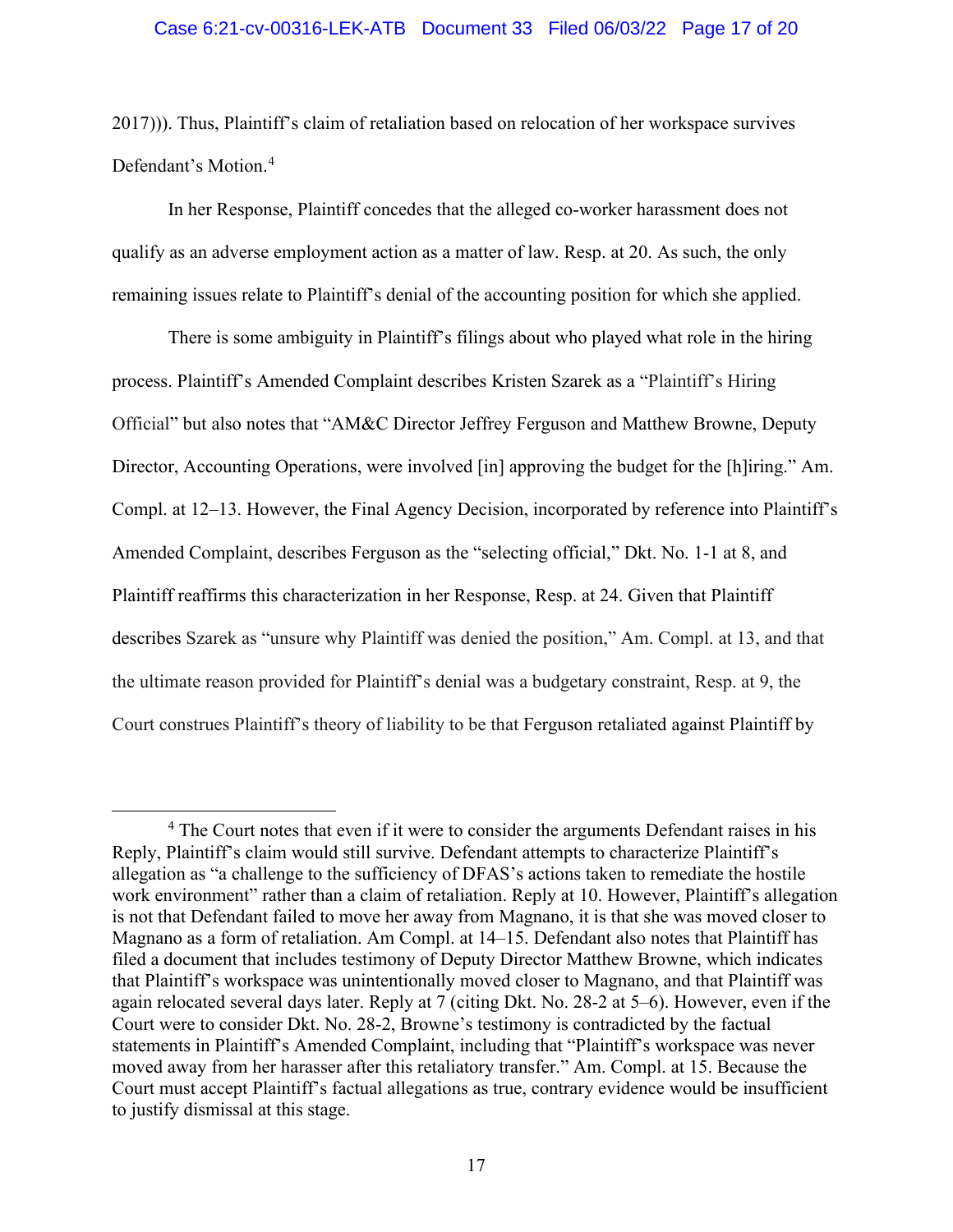### Case 6:21-cv-00316-LEK-ATB Document 33 Filed 06/03/22 Page 18 of 20

using budgetary constraints as a pretext for hiring at the GS-07 grade level rather than at the GS-09 grade level at which Plaintiff applied.

Given this theory of liability, the first question is whether Ferguson knew of the protected activity. Plaintiff has adequately pled that he did, noting that Ferguson was made aware of the protected activity in mid-February as evidenced by his statements in the EEOC investigative report. Am. Compl. at 12–13.

The Second question that must be addressed is whether Plaintiff has established a causal connection between the protected activity and her denial of the accounting job. To establish a causal connection, Plaintiff relies entirely on temporal proximity between the protected activity and the adverse action. See Am. Compl. at 20; Resp at 20–23. Defendant contends that temporal proximity is insufficient here because (1) "there can be no inference of retaliatory intent if the decisionmakers were unaware of the protected activity," (2) "Plaintiff's own allegations [regarding Sczarek] defeat any inference of retaliatory intent," and (3) the documents Plaintiff submitted indicate that "she was not selected because DFAS elected to hire from the GS-7 list of qualified candidates for budgetary reasons." Here, the Court finds none of these contentions compelling given that (1) Plaintiff has adequately alleged that Ferguson was aware of the protected activity, (2) the Court has construed Plaintiff's retaliation allegations as being directed at Ferguson rather than Sczarek, and (3) Plaintiff's theory is that the budgetary reasons given for her denial were in fact a pretext for retaliation, Resp. at 9.

In general, "[a]llegations of close temporal proximity . . . can raise an inference of discrimination sufficient to withstand a motion to dismiss . . . provided that the alleged temporal proximity is 'very close.'" Powell v. Merrick Acad. Charter Sch., No. 16-CV-5315, 2018 WL 1135551, at \*6 (E.D.N.Y. Feb. 28, 2018) (quoting Clark County Sch. Dist. v.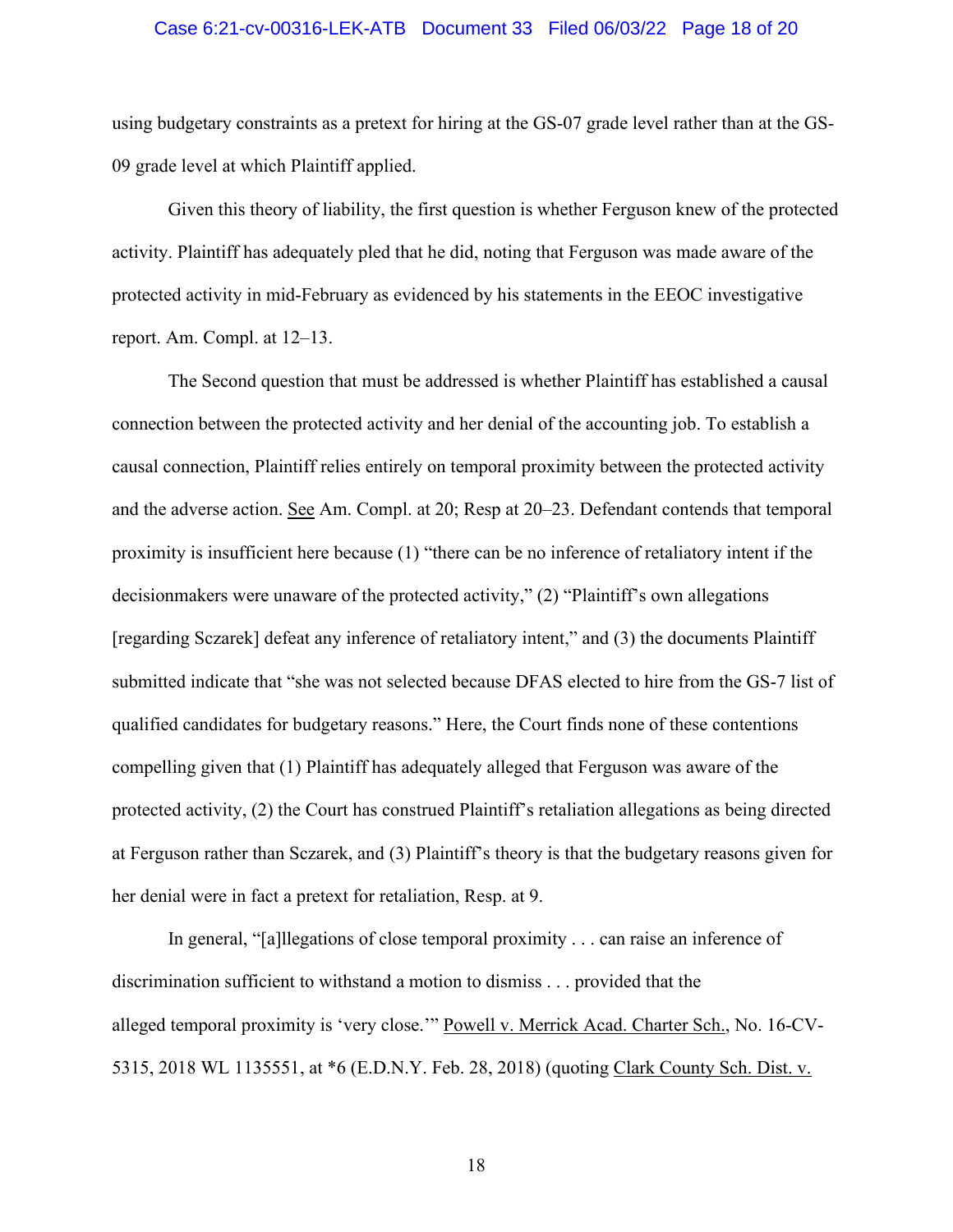### Case 6:21-cv-00316-LEK-ATB Document 33 Filed 06/03/22 Page 19 of 20

Breeden, 532 U.S. 268, 273 (2001) (per curiam)). "While 'temporal proximity must be very close,' . . . there is no 'bright line to define the outer limits beyond which a temporal relationship is too attenuated to establish [causation].'" Abrams v. Dep't of Pub. Safety, 764 F.3d 244, 254 (2d Cir. 2014) (finding that five months might qualify as "very close" temporal proximity) (quoting Clark County Sch. Dist., 532 U.S. at 273 and then quoting Gorman–Bakos v. Cornell Coop. Extension of Schenectady County, 252 F.3d 545, 554 (2d Cir.2001)). Here, Plaintiff has alleged that she was denied the accounting position on March 6, 2020, 23 days after filing her EEO complaint and 107 days after initially complaining of harassment. Am. Compl. at 9, 12–13. As such, the Court concludes that "Plaintiff has . . . alleged a causal connection based on temporal proximity, and . . . is not required to provide other evidence of causation to survive a motion to dismiss. At this stage, then, Plaintiff has sufficiently pled a claim for Title VII retaliation, and the Court cannot dismiss the claim for lack of a weightier causal connection allegation." Garcia v. Yonkers Bd. of Educ., 188 F. Supp. 3d 353, 362 (S.D.N.Y. 2016).

Having concluded that Plaintiff has sufficiently pled the elements of a retaliation claim based on her denial of the accounting job, court must deny Defendant's Motion to Dismiss with regard to this claim.

### **V. CONCLUSION**

Accordingly, it is hereby:

**ORDERED**, that Defendants' Motion to Dismiss (Dkt. No. 25) is **DENIED**; and it is further

**ORDERED**, that the Clerk serve a copy of this Memorandum-Decision and Order on the parties in accordance with the Local Rules.